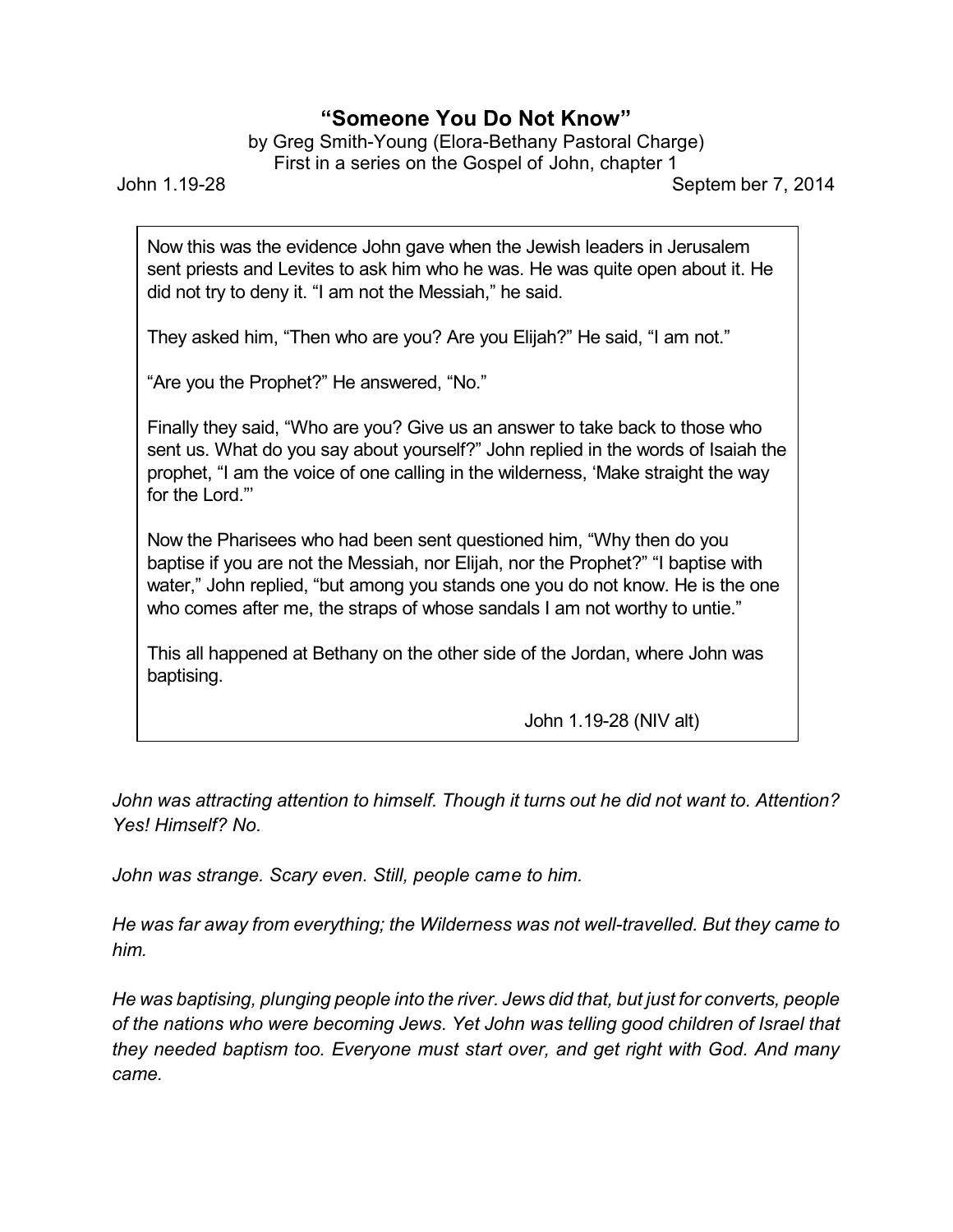*Something was going on. Now it was Yohanan's problem.*

*You would think working in the Holy City as a priest of the Lord would be all excitement and inspiration. Of course, Yohanan felt greatly honoured, following his fathers before him. But just starting out like he was, he got the jobs no one wanted. Like this "John" file, put on his desk.*

*Yohanan started investigating close by, in a village near Jerusalem. <sup>1</sup> Folks there still remembered little Johnny and his family. Fine people, they said. John's father was a priest. (That's good!). No suggestion of trouble. They remembered John as very serious and devoted to the Lord. Something strange about his parents being uncommonly old when he was born. (Also, some mention of family up in Galilee . . . where was it . . . Nazareth. Nothing there.)*

*With such little information, Yohanan grabbed some colleagues. They trekked out to John's base of operations, the Jordan river. They had to see John themselves. "What is he up to? Who does he think he is?"*

II *It was easier than they expected. Also, more confounding than ever.*

*Before they could look around, or even get their notebooks out, John was right there, in front of them. Eye to eye with Yohanan. "I am not the Messiah!"*

*Okay . . . good to know. That was the rumour. The whole nation was boiling with speculation. When will God (finally!) send us a new king, a new David to get rid of our enemies, throw off our oppressors, restore holiness to the land and set Israel free?* 

You can see why, can't you? Things aren't good. Right? You know. God's gotta do something! But there are so many "messiahs," too many fakes, false hopes and dangerous fervour. So we have to know.

*"Okay then, John. If that's not what you're about, what then? Are you . . . Elijah?"*

*Centuries ago, God took that great prophet right up into heaven. Some say he is coming*

<sup>1</sup> Ein Karem, near Jerusalem, is the traditional home of Zechariah and Elizabeth from Luke 1. See http://en.wikipedia.org/wiki/Ein Karem, and also my sermon from December 16, 2012, "Locating Christmas: Blessed in Ein Karem."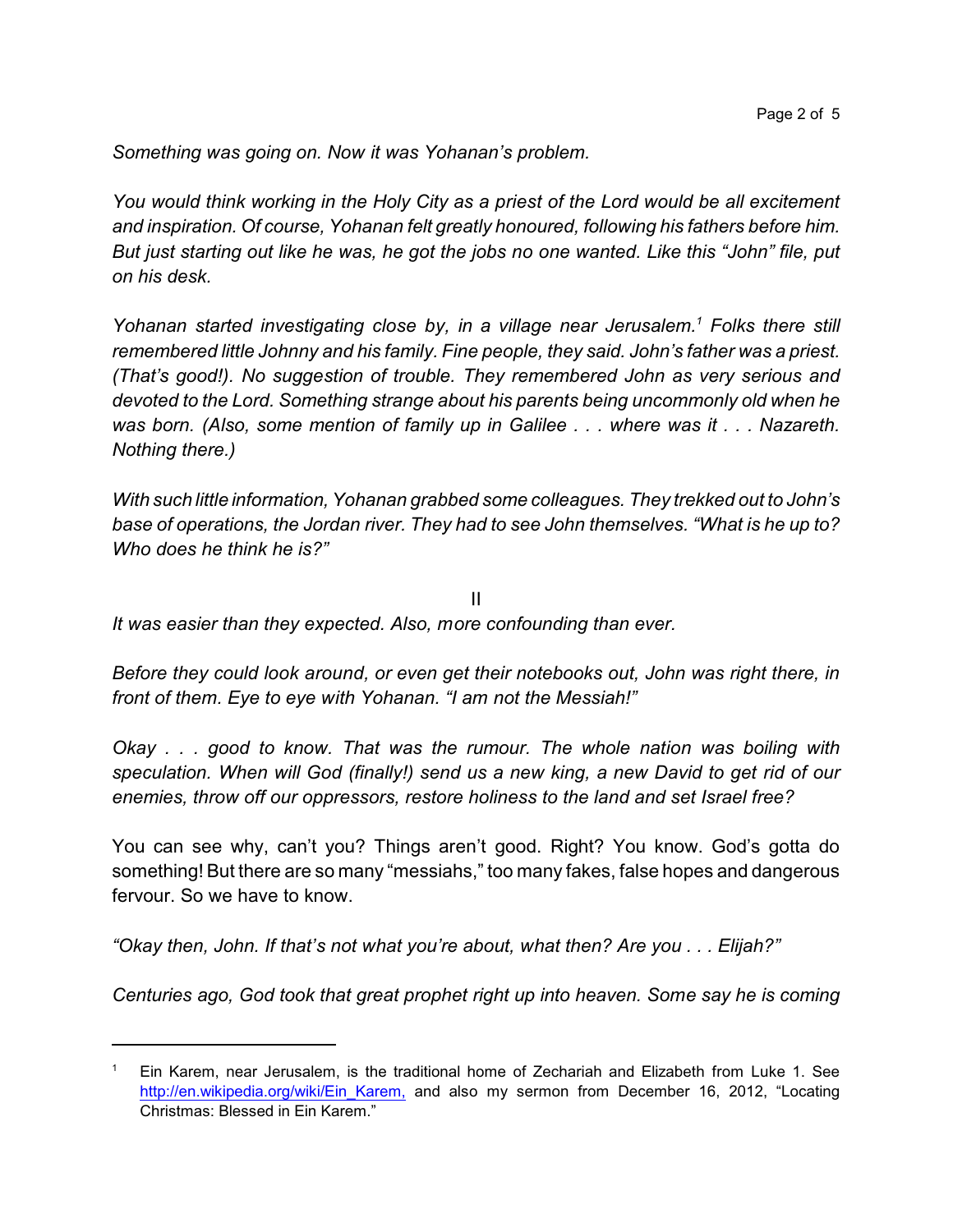*back, heralding God's new day. When people are desperate, they hope for such things. You know. "Some say you are playing that part, John!"*

*No.*

*"Are you another prophet, then? Maybe the like Moses, who will lead God's people as he did? Is that what you're up to?"*

*No.*

*"Help us out John. We can't make sense of it. You're out here, plunging people into the river, telling us all we need to repent and get right with God. Come on! Tell us something. At least then we can go back and make our report."*

*"Forget the report. Who are you?"*

Good question, for us now. You need to know if this is worthwhile, right? Forget trekking to the wilderness. (I'm not talking about camping!) I'm talking about this Sunday morning, in September.

Lots of people say lots of things. Scamming us with hope, meaning, life, and promises of \$20,000,000 from Nigeria. Here we are. Speaking confidently of the presence of God. Spreading rumours of grace, whispers of forgiveness. Of healing that gets deep and matters most. Of "Thy Kingdom come, Thy will be done." God's kingdom of peace and justice, God's will of reconciliation and wellness.

Is it right?

Stand yourself in Yohanan's sandals, and look the baptizing man in the face. "Who are you, John?"

III

*"I'm the voice!"*

*"I'm the voice, in the wilderness."*

When you're stuck out there . . . lost your way . . . been left behind . . . low on water, out of food . . . stumbling from rock to rock, looking for the right one to die beside . . . and then there's a voice. Hear it? Crying out? For you?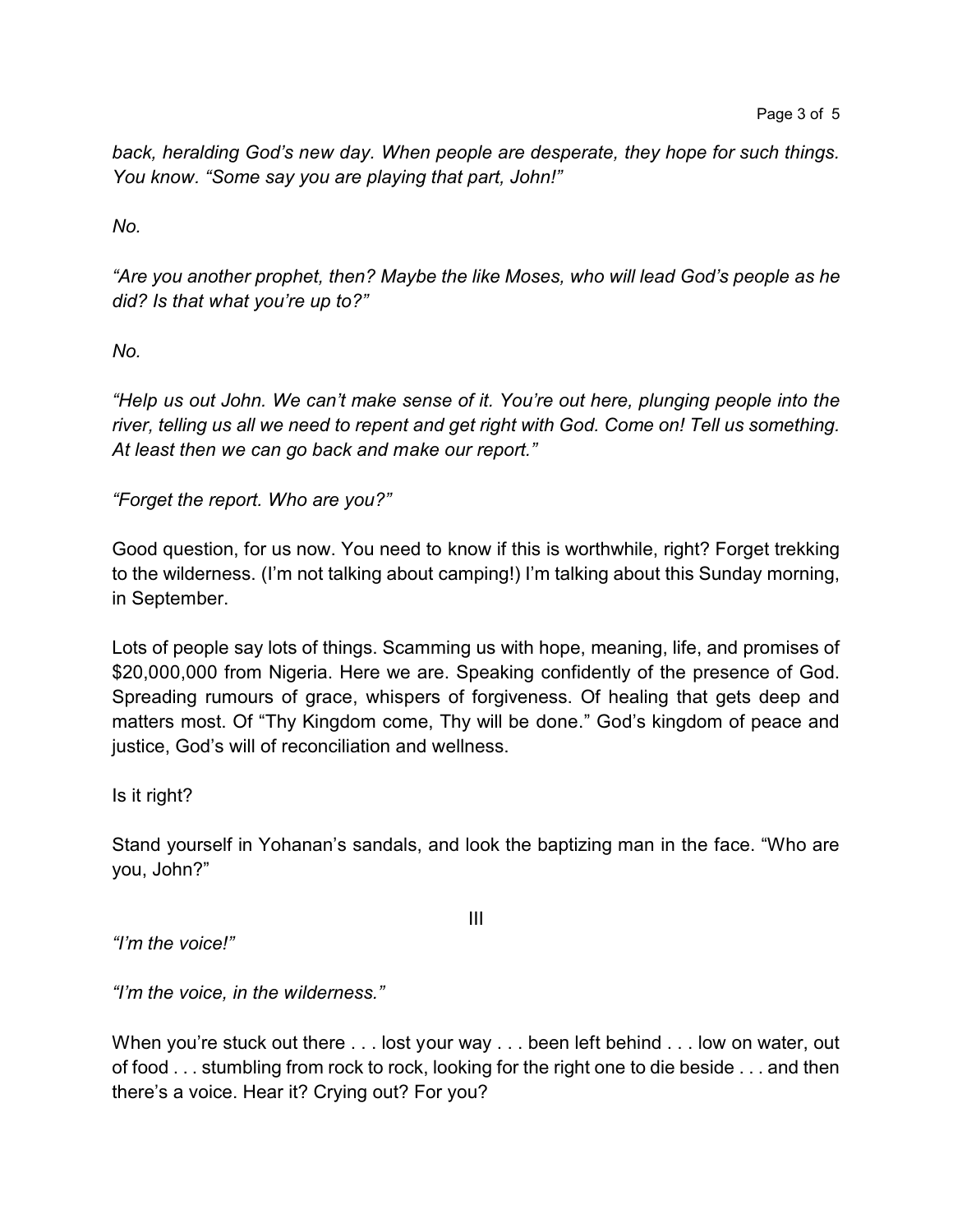John says, "I'm the voice."

John the Voice is not the word. But without the voice, the Word cannot be heard.

John the Voice is not the speaker. With it, the Speaker says "I am here . . . in your wilderness!"

She's down on the sidewalk. A crowd has gathered round. She's hurt bad. Doesn't look good. Then, a siren. Coming closer. The siren is not the help. It's just sound. But it tells you help is coming.

*"I'm the voice. The siren. The call!"* says John.

*"Get ready! The Lord is coming! Get set! Help is on the way!"*

IV

*"But John, what's with all this baptism stuff."*

*[Move to church's font.] "You noticed. Baptism is about everything I'm talking about. And it sure attracts attention. You should see the crowd that comes when we have one! It's a sign. You don't want to miss the sign. But pay attention to what the sign points to . . . to whom the sign is pointing."*

*"For among you, is someone you do not even know. You've come here to find out about me," says John. "I'm not even good enough to tie the shoes of this Someone among you."*

Much later, a bunch of people were together. They had actually known this "Someone," but it had not ended well. It was a few days later. You know, when you start writing "Thank-You" cards for the funeral. They knew the Someone was gone. But then, there he was, as good as . . . no, better than new, Jesus, standing among them. (This happened at least twice. $)^2$ 

Another time, this Someone promised— and he keeps his promises! — Jesus promised that whenever a bunch of us are together in his name, even just two or three of us, he is going to be here.

<sup>&</sup>lt;sup>2</sup> The Gospel of John relates two episodes when this happened after Jesus' resurrection, in 20.19 and 20.26.